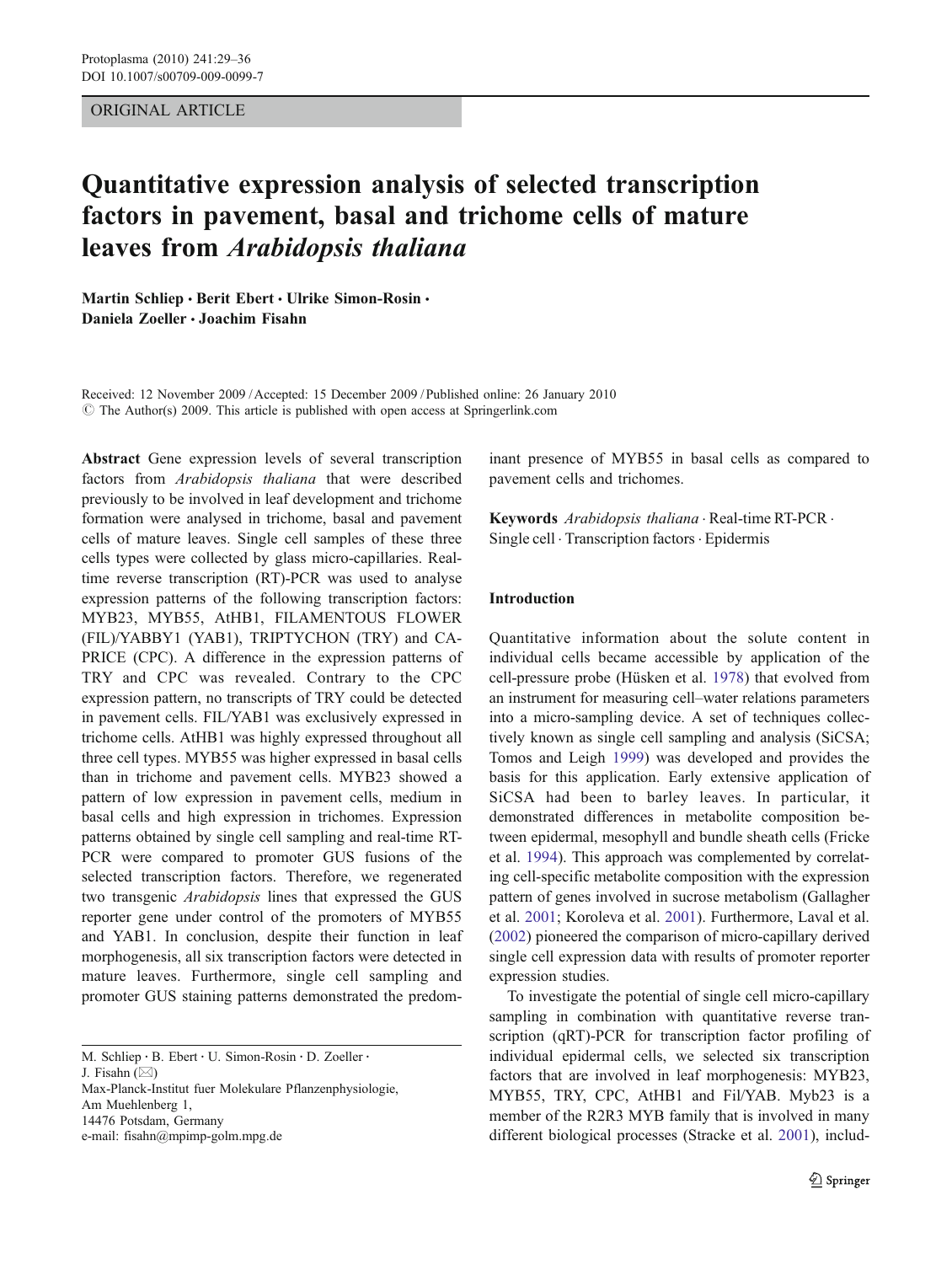ing trichome and root-hair differentiation, cell-shape determination, regulation of leaf form, control of secondary metabolism, pathogen response, drought stress response, protection from UV radiation and hormone signalling. Presented data indicate that the diversification of GL1 and MYB23 gene functions occurred at the level of cisregulatory sequences with respect to trichome initiation and that, in parallel, the diversification with respect to regulation of trichome branching also involved changes in respective proteins (Tominaga et al. [2007](#page-7-0)). In contrast to MYB23, MYB55 has not been characterised up to now.

CPC, as well as TRY, encodes single R3-repeat MYBlike transcription factors (TF) lacking the transcriptional activation domain (Wada et al. [1997\)](#page-7-0). CPC is well characterised as being an important regulator in root-hair development, which shows striking similarities to trichome cell fate determination. Because mutations in TRY result in a few clustered leaf trichomes, TRY has been proposed to play a role in the putative inhibition pathway of trichome development (Szymanski et al. [2000\)](#page-7-0).

YABBY genes constitute a small family of transcription factors with six members in Arabidopsis (Toriba et al. [2007\)](#page-7-0). YABBY genes exhibit two conserved domains: a zinc-finger domain in the N-terminal region and a YABBY domain (helix-loop-helix motif) in the C-terminal region. It has been demonstrated that the FIL protein has activity to bind DNA and that YABBY proteins are localised in the nucleus (Jang et al. [2004](#page-7-0)). For rice, it has been suggested that the function of OsYABBY1 is involved in regulating the differentiation of a few specific cell types and is unrelated to regulation of axis orientation in lateral organ development (Bowman and Smyth [1999\)](#page-6-0).

Homeo domain Leu zipper (HDZip) proteins represent a large family of transcription factors (Henriksson et al. [2005\)](#page-7-0). These contain a DNA-binding homeo domain (HD) and an adjacent Leu zipper (Zip) motif, which mediates protein-dimer formation. HDZip proteins are apparently unique to plants but related to HD proteins of other eukaryotes. ATHB1 is a member of the HDZIP I gene family of *Arabidopsis*. These genes are less characterised with regard to their function. Present information on HDZip I and II genes suggests that some of the genes are participating in communication between environmental conditions and regulation of plant growth and development. Phenotypic analyses of plants with increased expression levels of ATHB1, -3, -13, -20 or -23 (HDZip I) indicate that these genes are involved in the regulation of cotyledon and leaf development (Aoyama et al. [1995\)](#page-6-0).

Leaf epidermal layers of Arabidopsis thaliana consist of several highly specialised cell types, i.e. pavement cells, basal cells, trichomes and stomata (Glover [2000\)](#page-7-0). Three of these cell types have been partially investigated by single cell sampling technologies. As expected, transcripts encoding proteins specific to individual cell types could be identified by nylon array filters and Affymetrix chips (Brandt et al. [2002\)](#page-7-0). However, TFs can act in very low concentrations. As a consequence, expression data derived from high throughput methods often failed to provide information on transcription factor activity. Thus, more accurate methods are needed for the detection of low abundant transcripts that can operate in a cell autonomous manner. Solutions to this methodical drawback emerged from recent developments in real-time RT-PCR that exhibit outstanding sensitivity in TF identification. Czechowski et al. ([2004\)](#page-7-0) demonstrated that detection by RT-PCR can be up to 100-fold more sensitive than micro-array experiments (Horak and Snyder [2002\)](#page-7-0). To explore the power of realtime RT-PCR at the single cell level, we collected cell contents of single pavement, basal and trichome cells of fully grown leaves from A. thaliana and studied the expression patterns of six selected TFs by real-time RT-PCR.

#### Materials and methods

#### Plant material

A. thaliana (Col-0) plants were propagated in a greenhouse at 60% humidity undergoing a photoperiod of 16 h light (200µmol m<sup>-2</sup>s<sup>-1</sup>, 21°C) and 8 h darkness (17°C). Plants were grown in individual pots on soil (Einheitserde T, Tandau, Wansdorf, Germany) and watered daily. Cells were sampled from mature rosette leaves after 6 weeks.

#### Single cell sampling

For collecting single cell sap from leaves of A. thaliana sampling was performed as described previously (Brandt et al. [1999;](#page-7-0) Ebert et al. [2008](#page-7-0); Kryvych et al. [2008](#page-7-0)). Borosilicate glass capillaries (WPI, 1B100-3: Berlin, Germany) were pulled on a List pipette puller (Darmstadt, Germany) with a tip aperture of  $1-10 \mu m$ . Capillaries were mounted on a micro-manipulator, and leaves of an intact plant were fixed under an Optiphot 2 microscope (Nikon, Duesseldorf, Germany). A micro-capillary was inserted into a single cell via an Eppendorf remote controlled micromanipulator for sample collection (Hamburg, Germany). Immediately after withdrawal of the capillary, its contents were released into a sterile 0.5-ml reaction vial containing 1 µl DEPC water with 5 U RNase inhibitor (RNAsin, Promega, Heidelberg, Germany). Each capillary was used for only one sampling process. Extracts from five individual cells were collected into the same vial. To obtain sufficient biological replicates, we sampled 30 individual cells to produce six biological independent reproductions.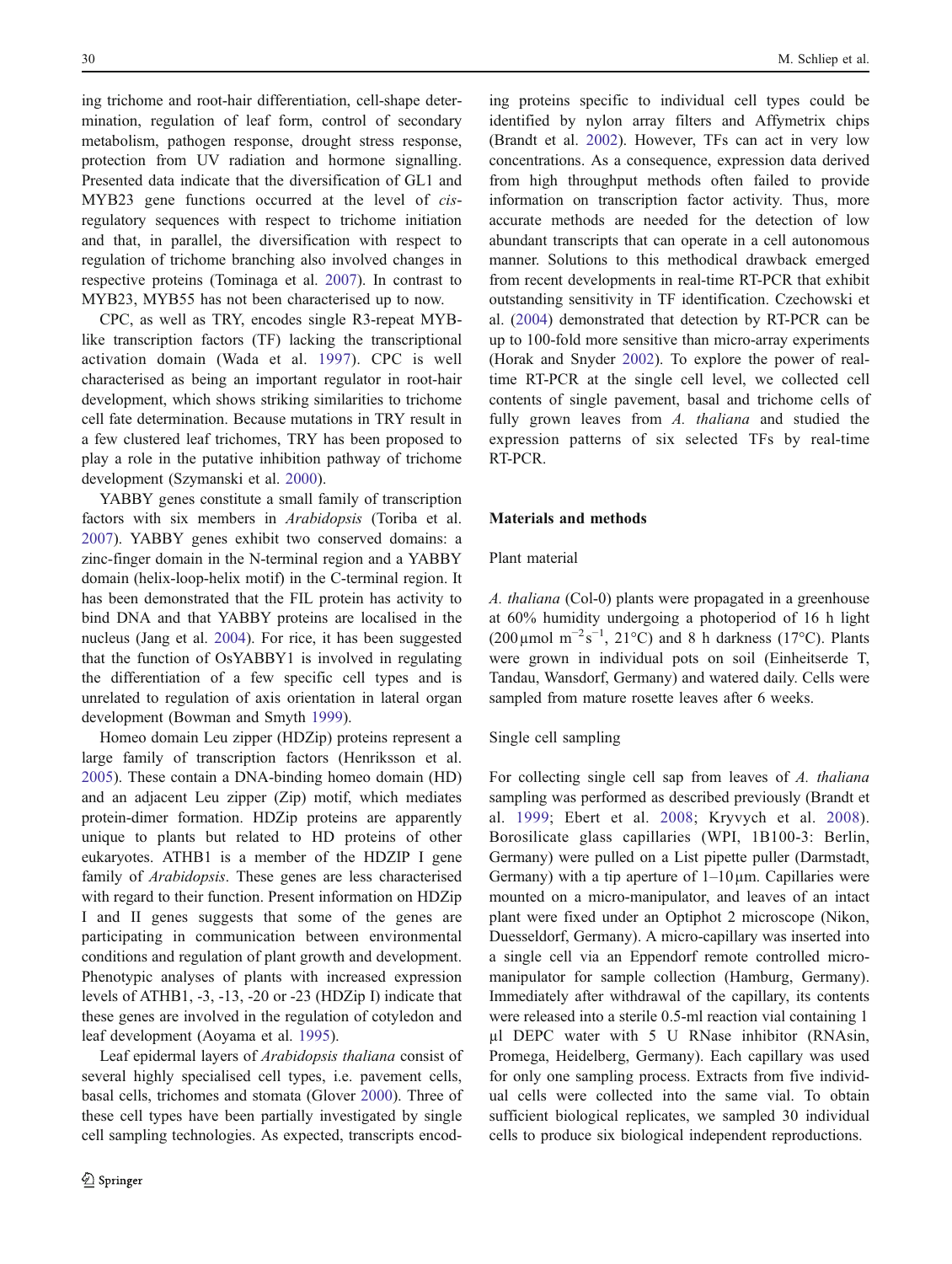#### Real-time RT-PCR

cDNA synthesis was realised on cell sap from five selected single cells. Reverse transcription reactions were performed with SuperScript<sup>TM</sup> II reverse transcriptase (Invitrogen, Karlsruhe, Germany) according to the manufacturer's instructions. Primers were designed using the program Primer Express™ (Applied Biosystems, Forster City, CA, USA). The elongation factor  $EF-1\alpha$  was used as housekeeping gene as expression reference (Nicot et al. [2005](#page-7-0)). EF-1 $\alpha$  exhibited the most constant expression level among five house-keeping genes that were tested. Realtime RT-PCR reactions were prepared according to the following protocol:  $12.5 \mu$ l  $2 \times SYBR^{TM}$  Green PCR Mix (Applied Biosystems), 500 nM forward primer, 500 nM reverse primer, cDNA template from five sampled cells and  $25 \mu$ l H<sub>2</sub>O. A master mix of sufficient cDNA and 2 SYBR® Green reagent was prepared prior and was dispensed into individual wells reducing pipetting errors and to ensure that each reaction contained an equal amount of cDNA. The SDS 5700 sequence detection system (Applied Biosystems) was used for the quantification of mRNA transcripts using real-time RT-PCR. The PCR protocol starts with a denaturing step for 10 min at 95°C followed by 40 cycles of 15 s at 95°C and a primer extension reaction at 60°C for 1 min. After the run, the entire mix was denatured for 5 min at 95°C before it was slowly cooled down to 60°C while the kinetics of the reassociation of the complementary DNA strands of the PCR products were monitored. Re-association kinetics provided information about additional unspecific product accumulation in a dissociation curve. All PCR reactions and the negative controls were run in duplicates with three biological replicates each.

The amount of target which was normalised to the housekeeping gene was calculated according to manufacturer's protocol (Applied Biosystem) by:

 $\Delta$ Ct(cell type  $x$ ) = C<sub>t</sub>(transcript of interest)

 $-C_t$ (housekeeping gene).

The  $C_t$  value (threshold cycle) is the PCR cycle number at which SYBR Green fluorescence in each PCR vial reaches an indiscriminate value during the exponential phase of DNA amplification (set at 0.1 in our experiments).

The following primer pairs were used:

EF-1α [At5g60390 (5′-TGAGCACGCTCTT CTTGCTTTCA-3′ and 5′-GGTGGTGGCATCCAT CTTGTTACA-3′)]; 75-bp amplicon CPC [At2g46410 (5′-TTGGCGACAGGTGGGAGTT GAT-3′ and 5′-GCAAAAACGACGCCGTGTTT CATA-3′)]; 97-bp amplicon

AtHB1 [At3g01470 (5'-TCCGAGGTTACTTCCCT GACCGAA-3′ and 5′-GGCACTTGACCAGGTG GTTCATTA-3′)]; 74-bp amplicon MYB23 [At5g40330 (5′-CACAAGCTCCTCGGCAA CAGAT-3′ and 5′-CGGCTTTGACGGCAGTTGAAT GAT-3′)]; 139-bp amplicon MYB55 [At4g01680 (5′-TGCCGTTCTTGGCAATA GATGGTC-3′ and 5′-AAGAGCTTGTGTGTAACC GGGTC-3′)]; 141-bp amplicon TRY [At5g53200 (5′-CCATGACTCTGAAGAAGT GAGC-3′ and 5′-CCCACCTATCACCGACAAGT3′)]; 107-bp amplicon FIL/YAB1 [At2g45190 (5′-TGGTACAGCAACCA CATCGGACAG-3′ and 5′-GCCAAACCATCCTTG CGGTTAATG-3′)]; 78-bp amplicon

All sequences were taken out of the A. thaliana transcription factor library compiled in the Max Planck Institute of Molecular Plant Physiology (Golm, Germany; Czechowski et al. [2004\)](#page-7-0). For maximum specificity and efficiency, a stringent set of criteria for primer design was used. All predicted melting temperatures are  $60 \pm 2^{\circ}$ C, the primer length was 20–24 nucleotides, the GC contents lay between 45% and 55%, and the length of all amplicons was between 70 and 140 bp to obtain optimal and comparable PCR results. When it was possible, each primer pair includes one primer, spanning an intron/ exon border to ensure only cDNA amplification during PCR. Furthermore, single fragment amplification of the expected size was also controlled through 3% agarose (SeaKem LE Agarose, Cambrex Inc., Rockland, USA) gel electrophoresis.

Construction of promoter-β-glucuronidase fusions

Genomic DNA from whole plant material was extracted using CTAB protocol (Doyle and Doyle [1987](#page-7-0)). The promoter regions of MYB55 (1.945 bp) and FIL/YAB1 (1.752 bp) upstream of the translational start codon were amplified by PCR from genomic DNA by use of following primers:

MYB55, 5′-CCCAAGCTTGGGTTTTATCGAAG CCGTCTCCA-3′(fwd); 5′-CGGGATCCCGCTATA TATATATGTAAATAAAATACTA-3′ (rev) FIL/YAB1, 5′-GCTCTAGAGCGAGGCGACGCT TAATCACTC-3′(fwd); 5′-GCTCTAGAGCCTTTT TTGTAAGAAGGGGAAAAA-3′ (rev).

The promoter sequences were inserted into the pBI101.3 plant transformation vector (Jefferson et al. [1987\)](#page-7-0) using the HindIII/BamHI sites (Myb55), the XbaI/BamHI sites (AtHB1) and the XbaI site (FIL/YAB1) upstream of the GUS reporter gene.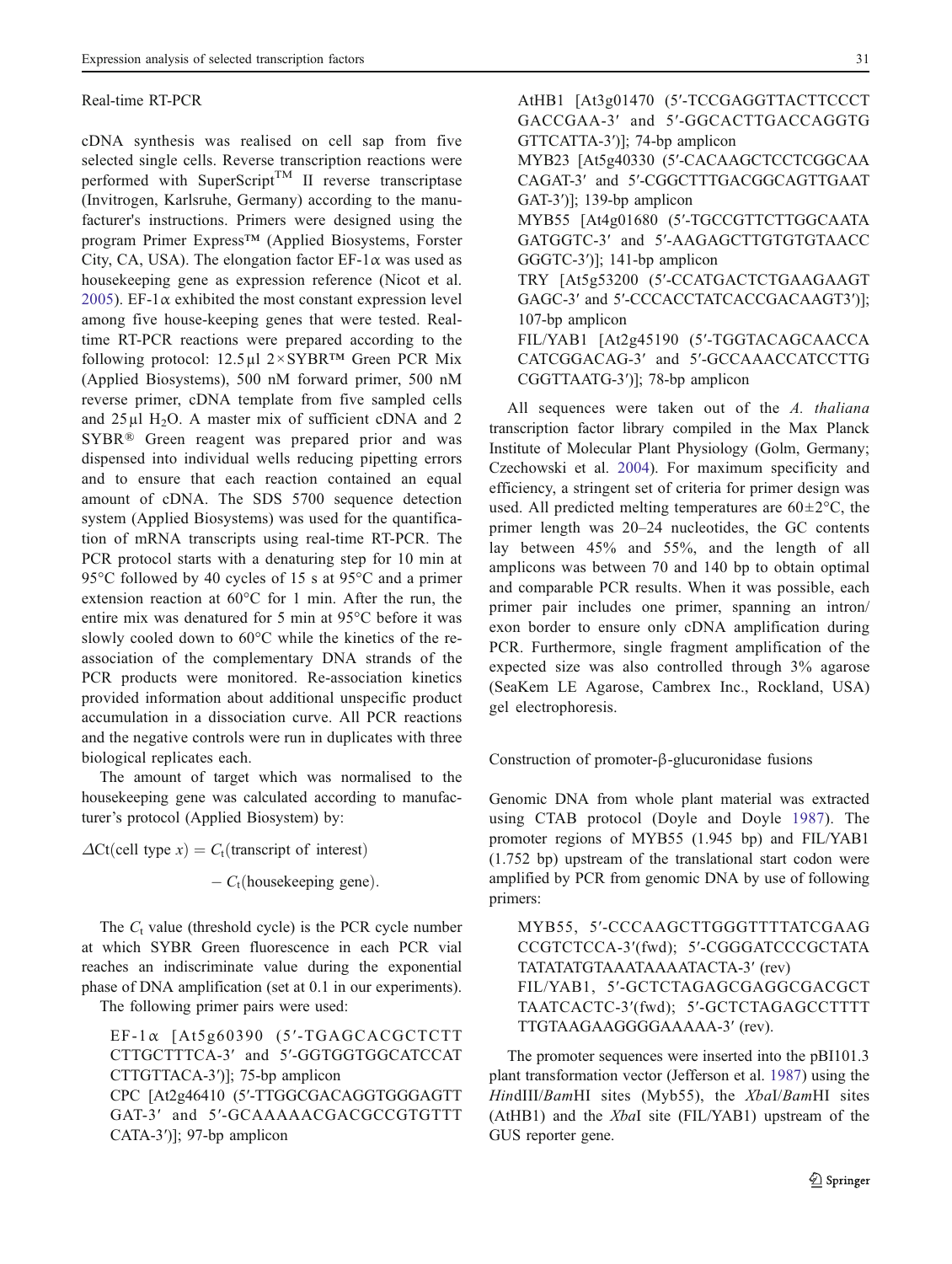#### <span id="page-3-0"></span>A. thaliana transformation and histochemical analysis

A. thaliana (Ler ecotype) plants were transformed by floral dip method (Clough and Bent [1998](#page-7-0)). Transformants were selected by their ability to grow on the medium containing hygromycin. Histochemical assays for GUS activity of plant tissues and organs were conducted as described previously (Jefferson et al. [1987\)](#page-7-0). Histochemical GUS staining was performed on the T2 plants. Ten independent A. thaliana transformants were assessed for each construct.

### **Results**

To identify cell type-specific expression levels of the transcription factors, MYB23, MYB55, AtHB1, (FIL)/ YABBY1, TRY and CPC, we collected the contents of single pavement, basal and trichome cells of A. thaliana leaves by glass micro-capillaries (Lieckfeldt et al. [2008](#page-7-0); Figs. 1, 2). Subsequently, cDNA synthesis was performed on cell sap derived from pools of five individual cells. Realtime RT-PCR served to amplify and quantify the expression levels of our selected candidate genes. Gel electrophoresis of the RT-PCR products was performed for each primer set and templates derived from trichome cell samples (Fig. 3). Non-quantitative inspection of these gels indicated that MYB23 and ATH1 exhibited higher expression levels as YAB in trichomes.

Results of our quantitative RT-PCR analysis for the MYB23 transcription factor exhibited large differences in



Fig. 1 Schematic drawing of a trichome cell from A. thaliana with surrounding cell files: basal and pavement cells



Fig. 2 A trichome from A. thaliana during cell sap sampling. A glass micro-capillary is visible on the left. The trichome is punctured, and cell sap is driven into the capillary by plant cells' turgor and capillary forces. The black arrow indicates the meniscus of cell sap in the capillary. Scale bar 50µm

the three cell types (Fig. [4](#page-4-0); Table [1\)](#page-4-0). MYB23 is strongly expressed in trichomes (Fig. [4\)](#page-4-0), whereas it is expressed in basal cells to a lower extent, and finally, the lowest expression of this TF occurred in pavement cells. MYB55 mRNA is stronger when expressed in basal cells than in pavement and trichome cells, which show a similar expression pattern (Fig. [4](#page-4-0); Table [1](#page-4-0)). Since activity of the MYB55 promoter has not been assayed by promoter reporter gene fusions, we regenerated transgenic Arabidopsis lines. These lines expressed the GUS reporter gene under control of a 1.945-bp fragment upstream of the translational start codon of the MYB55 coding region. GUS activity staining was detected in pavement, basal cells and trichomes (Fig. [5\)](#page-4-0). Staining intensity was most pronounced in basal cells when compared to trichomes and pavement cells (Fig. [5\)](#page-4-0).

For the transcription factor FIL/YAB1, we found low expression levels in trichomes but no expression at all was detectable in basal and pavement cells (Figs. 3, [4](#page-4-0); Table [1\)](#page-4-0). To compare the expression pattern observed by microcapillary sampling, we regenerated transgenic Arabidopsis plants. These genetically modified lines expressed the GUS reporter gene under the control of a 1.752-bp promoter fragment upstream of the translational start codon of FIL/



Fig. 3 Gel electrophoresis pattern of the RT-PCR products for each primer set. Templates were derived from trichome cell samples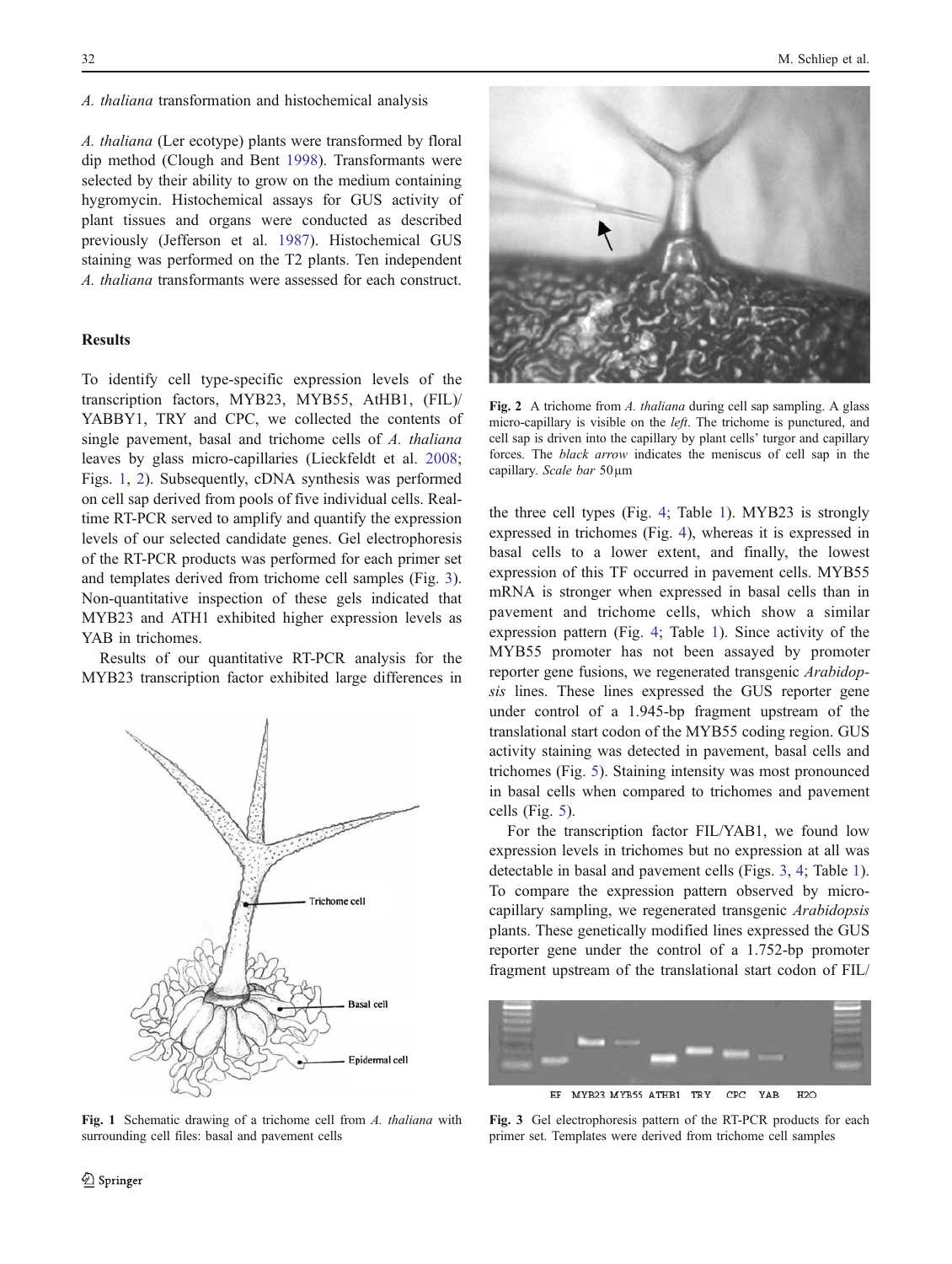<span id="page-4-0"></span>

Fig. 4 Relative expression levels of transcription factors in trichome  $(T)$ , basal  $(B)$ , and pavement cells  $(P)$ . Highest expression of a transcription factor in either cell type was set to one and subsequently used to calculate the relative changes in the other two cell types. No bar means no transcripts could be detected in the corresponding cell type. *Error bars* indicate standard deviation  $(n=6)$ 

YAB1. GUS activity staining confirmed the results of micro-capillary sampling and detection. No GUS staining was observed in pavement and basal cells. Trichomes exhibited very low GUS activity. However, the vascular bundles were marked by intensive blue colouring (Fig. [6](#page-5-0)). Overall, two staining patterns emerged with equal probability. Concerning the first category, GUS activity was absent in the base of the leaves (Fig. [6a](#page-5-0)). In the second group also, the vasculature of the leaf base was labelled by blue colour (Fig. [6b\)](#page-5-0).As detected by real-time RT-PCR, AtHB1 exhibited similar mRNA expression levels in pavement, basal and trichome cells (Figs. [3](#page-3-0), 4; Table 1).

Real-time RT-PCR of single cell extracts demonstrated that the MYB-like domain transcription factor TRY was moderately expressed in basal and trichome cells (Fig. 4; Table 1). However, we could not detect TRY mRNA in pavement cells. Expression of the transcription factor CPC was found in all three examined cell types (Fig. 4; Table 1).



Fig. 5 Blue GUS activity staining observed in trichomes, basal and pavement cells induced by expression of the MYB55 promoter fused to the GUS reporter gene

The level of expression was higher in trichomes than in basal cells, and in both of these cell types, CPC is expressed significantly higher than in pavement cells.

## Discussion

In the present study, we compared expression patterns of four MYB type, one homeo domain containing and one YABBY family member transcription factors. Expression levels of these genes were investigated in extracts collected from trichome, basal and pavement cells of A. thaliana (Figs. [1,](#page-3-0) [2](#page-3-0)). Due to single cell real-time RT-PCR, we succeeded in the quantification of single cell-derived transcription factor concentrations (Fig. [3](#page-3-0); Table 1). In particular, expression levels of transcription factors can be very low and thus not be detectable by high throughput methods (Czechowski et al. [2004](#page-7-0)). Moreover, samples derived from single cells exhibit extremely small volumes in the picolitre range. Therefore, a high number of PCR cycles were needed to detect these minute amounts of transcripts within the small sample volumes (Table 1).

|                   |        | Trichome cells |        |                   |        | Basal cells |        |           |        | Pavement cells |        |             |
|-------------------|--------|----------------|--------|-------------------|--------|-------------|--------|-----------|--------|----------------|--------|-------------|
|                   |        | $\Delta$ Ct    | StdDev | p(t/b)            |        | $\Delta$ Ct | StdDev | p(b/p)    |        | $\Delta$ Ct    | StdDev | p(p/t)      |
| MYB <sub>23</sub> | n(6/6) | 2.94           | 0.83   | 0.008             | n(4/6) | 5.05        | 1.05   | $8E - 06$ | n(5/6) | 11.18          | 0.51   | $1.3E - 08$ |
| MYB55             | n(5/6) | 8.58           | 1.23   | 0.005             | n(5/6) | 6.03        | 0.85   | 0.010     | n(6/6) | 7.99           | 1.09   | 0.422       |
| HAT5              | n(6/6) | 3.61           | 0.35   | 0.172             | n(6/6) | 2.76        | 1.37   | 0.157     | n(6/6) | 3.74           | 0.77   | 0.712       |
| YAB1              | n(6/6) | 9.91           | 0.68   | $\qquad \qquad -$ | n.d.   |             |        |           | n.d.   |                |        |             |
| <b>TRY</b>        | n(6/6) | 4.39           | 0.67   | 0.995             | n(5/6) | 4.38        | 1.66   | -         | n.d.   |                |        |             |
| <b>CPC</b>        | n(6/6) | 3.55           | 0.74   | 0.001             | n(6/6) | 5.64        | 0.83   | 0.011     | n(6/6) | 7.47           | 1.19   | $4.4E - 05$ |
|                   |        |                |        |                   |        |             |        |           |        |                |        |             |

Table 1 Transcription factor expression levels obtained by real-time RT-PCR

Results of single cell-specific transcription factor analysis by real-time RT-PCR. Each line represents data for one selected transcription factor.  $\Delta$ Ct columns show values of mean  $\Delta$ Cts in each of the three cell types. p columns define the calculated confidence interval; in brackets, abbreviations of the two cell types compared by a two-sided  $t$  test ( $t$  trichomes,  $b$  basal cells,  $p$  pavement cells)

 $n$  (4/6) four out of six possible repeats realised, StdDev standard deviation of the mean  $\Delta Ct$ , n.d. no transcripts were detected in that cell type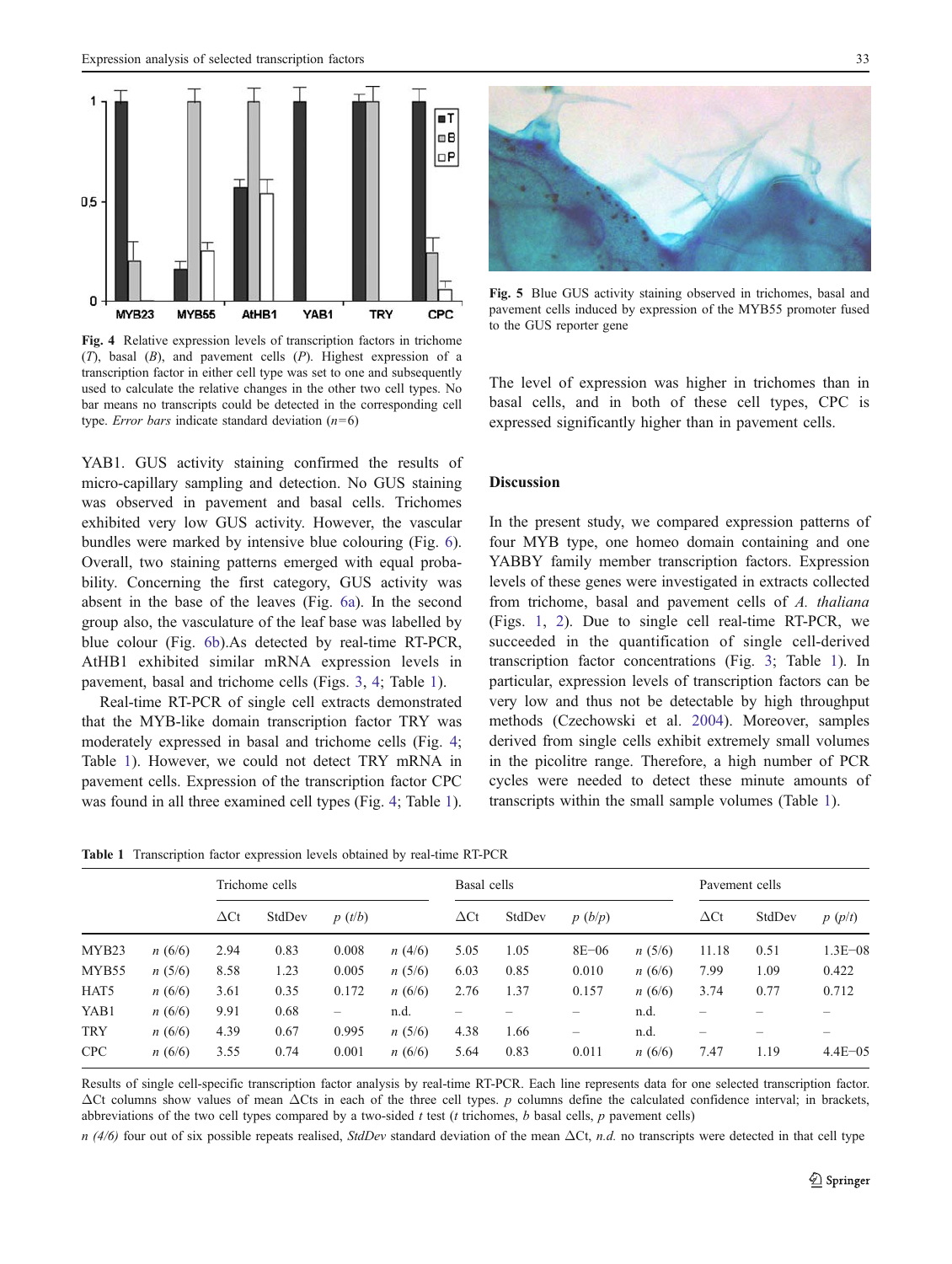<span id="page-5-0"></span>

Fig. 6 a GUS activity staining in the vasculature of the leaf tip induced by expression of a YAB1 promoter fragment fused to the GUS reporter gene. b GUS staining induced by expression of the same construct observed in the vasculature of the entire leaf

MYB23 shows a high-sequence homology to GL1 and WEREWOLF (WER), which play a major role in trichome formation/root-hair growth, respectively (Tominaga et al. [2007\)](#page-7-0). Since gl1 mutant plants lack trichomes, GL1 is thought to be a key factor in the formation of a trichome initiation activation complex. MYB23 was selected because of its partially overlapping function with GL1. However, our sampling was performed on leaf material where trichome initiation had ceased already. Therefore, we suggest that MYB23 is involved in additional processes controlling trichome function and performance. In agreement with our results obtained by gel electrophoresis (Fig. [3](#page-3-0)) and qRT-PCR (Figs. [3](#page-3-0), [4](#page-4-0); Table [1](#page-4-0)), strong GUS activity staining had been described in trichomes of transgenic lines expressing a MYB23 promoter GUS fusion protein (Kirik et al. [2005\)](#page-7-0).

The MYB55 transcription factor is stronger expressed in basal cells than in pavement and trichome cells, which show a similar expression pattern (Fig. [4](#page-4-0); Table [1](#page-4-0)). Up to now, there is no functional information available for this MYB-class transcription factor. Since its expression in basal cells is significantly higher than in the other two cell types, a basal cell-specific function of MYB55 might be conceivable. GUS activity staining confirmed the results our micro-sampling approach. The highest level of GUS staining emerged from basal cells in comparison to

trichomes and pavement cells (Fig. [5\)](#page-4-0). Thus, increased MYB55 promoter activity was demonstrated by two independent methods. Therefore, we conclude that the transcription factor MYB55 plays a predominant role in basal cells.

Expression of FIL/YAB1 in trichomes is low as indicated by real-time RT-PCR and GUS staining. Functionally, members of the YABBI family have been described to be involved in polarity specification of the adaxial/abaxial axis during leaf development (Siegfried et al. [1999\)](#page-7-0). However, participation of FIL/YAB1 in cell polarity specification could link it to an early stage of trichome development. The incipient trichome cell starts to bulge out of the epidermal plane due to an inner-cellular switch from mitotic cycles to endoreduplication. Bulging of the cell leads to the rise of the trichome stalk out of the epidermis. This process requires an intra-cellular restructuring of cell polarity. For rice it has been suggested that the function of OsYABBY1 is involved in regulating the differentiation of a few specific cell types and is unrelated to polar regulation of lateral organ development (Bowman and Smyth [1999](#page-6-0); Sawa et al. [1999](#page-7-0)). Our results obtained from promoter GUS studies are in support of the findings reported for rice. GUS activity staining was preferentially associated with the vasculature of the leaf.

TRY acts as a negative controller of trichome initiation. Try mutants exhibit 5–10% of their trichomes in clusters (up to 20 trichomes), suggesting that TRY is involved in lateral inhibition of trichome cell fate in cells surrounding an incipient trichome cell. The transcription factors GL1, TTG1 and GL3 physically interact with each other to form an activating complex (Payne et al. [2000\)](#page-7-0). It is thought that TRY competes with GL1 for the same binding site to GL3, hindering the formation of sufficient activator complexes to reach the threshold level (Esch et al. [2003\)](#page-7-0). The present working hypothesis for the lateral inhibition process is that the TRY gene product is somehow transported into nearby cells possibly via plasmodesmata. They are acting as a negative regulator by competing with GL1 for the same binding site to GL3. Since the phenotypical effect of trichome clusters in try mutant plants occurs in three to five cell files only directly surrounding an emerging trichome, the TRY protein is presumed to have a shortrange trichome inhibition function. This hypothesis is substantiated by our discovery that no TRY mRNA is detectable in pavement cells. The moderate expression levels of TRY mRNA in basal and trichome cells also fit the hypothesis of a post-translational, short-range inhibitor transport. Consequently, the TRY protein could be transported from TRY expressing cells to directly surrounding cell files, repressing trichome initiation there. Mature leaves of transgenic plants carrying a GUS fusion construct with the 1.4-kb TRY upstream region exhibited strong staining in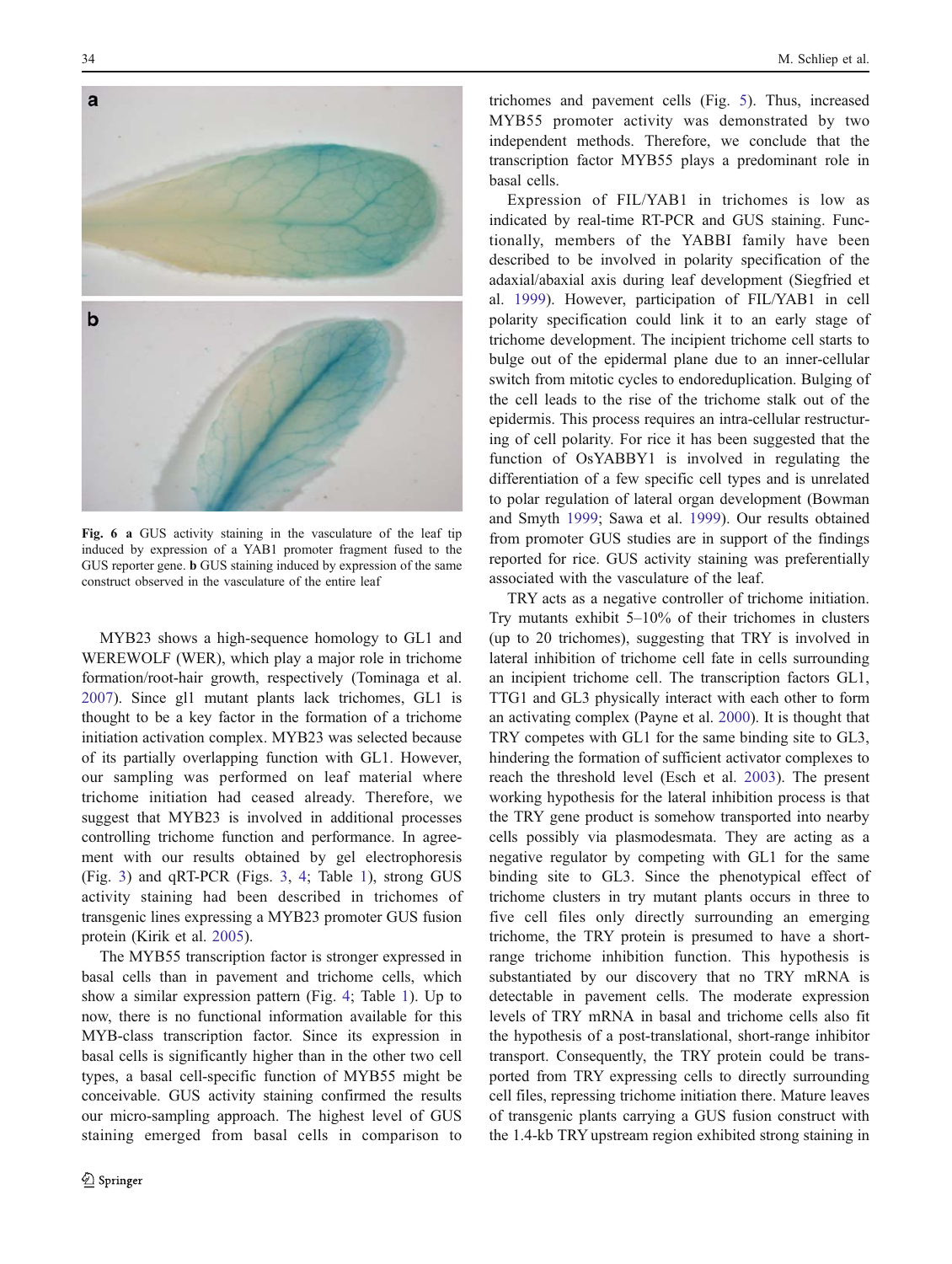<span id="page-6-0"></span>trichomes (Schellman et al. [2002](#page-7-0)). In agreement with our qRT-PCR results, GUS staining was absent in pavement cells (Schellman et al. [2002\)](#page-7-0).

CPC is well characterised as being an important regulator in root-hair development, which shows striking similarities to trichome cell fate determination. In addition, CPC and also TRY are playing a role in trichome initiation processes. Plants over-expressing CPC lack trichomes, whereas cpc mutants display an increased number of trichomes (Wada [2002](#page-7-0)). These genetic results point out that CPC acts as a negative regulator of trichome development. Moreover, CPC and TRY reveal a high degree of sequence homology, indicating a quite similar regulatory function. In particular, the mutant phenotypes exhibit trichome clusters in try mutants, whereas an increase in trichome number is evident in cpc mutants. It seems that the negative regulator TRY acts more area specific in a short-range around incipient trichome cells (∼5 cell files), while CPC acts on a long distance throughout the whole leaf. Comparisons of the expression patterns of CPC and TRY revealed the interesting fact that CPC is expressed in pavement cells, whereas TRY is not. This might help to explain the differences in the cpc/try mutant phenotypes, which are assumed to be due to the differing inhibitory ranges of TRY and CPC proteins. The long-range inhibition mediated by the CPC gene product could be supported by a constant level of CPC expression in pavement cells. Additionally, this finding supports the hypothesis that the TRY gene product is thought to act only in short-range inhibition. It is not expressed in pavement cells and therefore would need to be transported by some means to distant cells of an incipient trichome. Mature leaves of plants containing an expression construct where the CPC 5′ regulatory sequence was fused to the GUS coding region exhibited staining in trichomes (Schellman et al. [2002](#page-7-0)). Present models of trichome differentiation and initiation in Arabidopsis leaves do not account for basal cell development. Therefore, differential expression of TRY and CPC in basal and pavement cells could provide an initial clue to the different morphologies of these two cell types. Joint presence of TRY and CPC would thus induce differentiation towards basal cell fate, whereas absence of TRY would promote pavement cell development. This suggestion would be consistent with a short-range inhibitory effect of TRY.

AtHB1 exhibited in all three cell types almost equal expression levels (Fig. [4,](#page-4-0) Table [1](#page-4-0)). These high expression levels could indicate that AtHB1 has an important function in each of the three cell types, which would also reflect its necessity to play a key role in leaf development. In transgenic tobacco plants, the expression of AtHB-1 affected the development of palisade parenchyma resulting in light green sectors in leaves and cotyledons (Aoyama

et al. 1995). Palisade parenchyma normally found in wildtype leaves was absent in the light green sectors. Instead this part was occupied by cells similar in shape to the spongy mesophyll. Beyond this involvement of AtHB1 in developmental processes, our study indicates continued expression in fully differentiated epidermal cells.

## Conclusion

Based on the results presented here, single cell sampling with glass micro-capillaries in combination with real-time RT-PCR provides a powerful tool to obtain single cell transcription factor expression levels in a fast and accurate way. To our knowledge, no alternative method exists at present that provides quantification of mRNA levels from transcription factors within single cells. This high degree of spatial resolution of transcript levels is, however, essential if processes involved in cell differentiation are to be understood completely. Future applications of this strategy will increase the knowledge of TF-dependent regulatory processes and how these regulators interact with each other on the single cell level. Furthermore, we demonstrated that transcription factors described to be involved in developmental processes are still expressed in the mature stages of the individual cells or organs. In particular, predominant expression of the transcription factor MYB55 in basal cells was detected by two independent methods. Moreover, TRY and CPC exhibited differential expression between basal and pavement cells.

Acknowledgements We thank Wolf Scheible, Max Planck Institute-Molecular Plant Science, Potsdam, for kindly providing the primer sequences and aliquots. Thanks to Thomas Czechowski, MPI-MP, for excellent introduction into the real-time facilities in our house.

Conflict of interest The authors declare that they have no conflict of interest.

Open Access This article is distributed under the terms of the Creative Commons Attribution Noncommercial License which permits any noncommercial use, distribution, and reproduction in any medium, provided the original author(s) and source are credited.

#### References

- Aoyama CH, WuY CM, Sessa G, Ruberti I, Morelli G, Chua NH, Dong T (1995) Ectopic expression of the *Arabidopsis* transcriptional activator Athb-I alters leaf cell fate in tobacco. Plant Cell 7:1773–1785
- Bowman JL, Smyth DR (1999) CRABS CLAW, a gene that regulates carpel and nectary development in Arabidopsis, encodes a novel protein with zinc finger and helix-loop-helix domains. Development 126:2387–2396